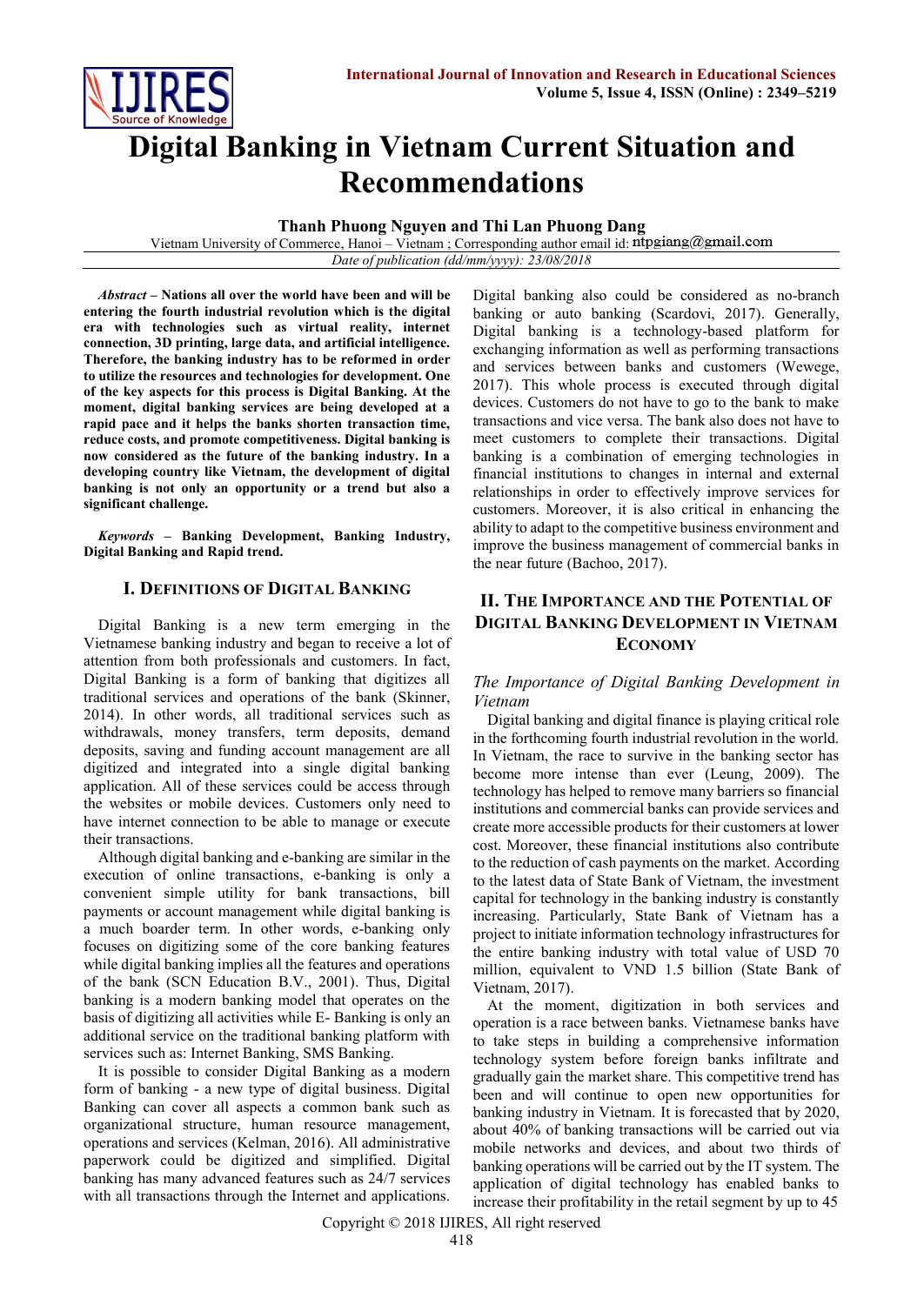

% (State Bank of Vietnam, 2017).

The explosion of information technology has led to the development of digital banking and Vietnam banking industry is not out of this trend. As income from credit activity of banks is decreasing, the development of digital technology-based products and services is needed to increase the proportion of fee-based services in total income. Digital banking services, mobile banking are developing at a rapid pace to help customers have new experiences with shortened transaction time while the banks enjoyed enhanced operation capacity, reduced costs and improved competitiveness. In the world, digital banking is also growing every second with many different trends: building customer-centric models; optimizing distribution systems; simplifying business models; creating competitive advantages in terms of customer information; breakthroughs and capabilities for breakthrough; proactive risk management, capital management and management of regulatory changes. In order to keep surviving and developing, commercial banks in Vietnam cannot "run" slow in this race.

The trend of customers using digital banking is growing rapidly. Over 3.4 billion people (about 46%) of the global population are using the internet with growth rates of 16% per year (Internet World Stats, 2017). The World Bank Open Data in Financial Sector also emphasizes that the proportion of customers using mobile banking services in 2015 is 30%, up to 33% in 2016, corresponding to the decrease in percentage of internet banking users that has been slightly reduced from 65% (2015) to 59.4% (2016). The proportion of customers using social networks for transactions with banks increased from 9.8% (2015) to 11% (2016), corresponding to the reduction of customers to bank branches trading from 16, 2% (2015) to 13% (2016) in all over the world.

Digital technology is expected to have stronger and stronger impact on the banking system as modern distribution channels such as Internet banking, Mobile Banking, Tablet Banking and Social Media. These channels will gradually overwhelm and replace traditional distribution channels such as branch / ATM / POS, Home Banking, Call Center. In fact, digitalization is affecting almost every aspect of the banking business, with 52% of the Fortune 500 companies going bankrupt, having taken over or ceasing to exist since 2000 (Capgemini Consulting, 2015). Likewise, digitization is transforming the banking, product, service and customer experience paradigms across the Asia Pacific region (APAC) and around the world. Facilitated by the huge amount of data and technology, the shift towards digital technology is reforming the banking industry, focused on meeting the diverse needs of consumers. However, it might decrease the loyalty of customers with intestinal banks. Traditional banks are also being threatened by the expanding limitations of new banking business and innovative products coming from more organized, modern and non-traditional competitors. Customer preference on using ATMs and online / internet channels rather than branches or transaction centers is threatening to change the status of traditional banking business models not only in Asia Pacific region but also in

global scale (Chavan, 2013). According to McKinsey (2014), the impact of digital technology on the net profit of banking institutions  $\angle$  ranged from 43% to 48%, while the requirements for bank profitability fluctuate in the range of 29%-36%. This suggested that the role of digitization in banking operations is significant.

According to digital banking research, rapid escalation in supply and demand for digitized banking sector is happening. On the supply side, not only bank but also other financial institutions participate in providing banking products and services that is becoming more and more convenient. On the demand side, the proportion of customers favor seeking information, consulting and shopping on the internet through mobile devices and tablets is increasing gradually along with the development of technology in daily life. As customer behaviors change rapidly following the digital trend, it is more and more favorable for banks as well as financial institutions to reach their potential customer in digitized environment (Tran, 2008). These are the basic factors that force banks to participate in an unavoidable process that is digitizing their banking operations and products. Digital trading in general, digital banking in particular is not only the opportunity, the trend but also the mandatory requirements; otherwise the non-participated bank will be eliminated from the market. *The Potential for Digital Banking Development in Vietnam*

By the time of January 2017, Vietnam has 47.3 million internet users (50% of the population), 35 million social network users (29 million mobile users) with 143 million phones (152% of the population). 55% Of Vietnamese adults are using smartphone, 46% have computers and 12% have tablets. According to statistics of the General Statistics Office of Vietnam, the percentage of Internet subscriptions in Vietnam is 48.3% (General Statistics Office of Vietnam, 2016).

In terms of supply in the banking market, the number of service providers in Vietnam has continued to accelerate the adoption of digital technology in their operation to meet the demands of non-cash payment and business digitization such as the Government's non-cash payment scheme, ecustoms; Tax payment via internet; Collection of electricity bills via Internet / Mobile Banking / POS channels of the bank or collected via e-wallet of payment intermediaries; Payment of train tickets, air tickets through online payment system or bank cards; Tuition fees, hospital fees through ebanking channels; All telecommunication units have payment services or telephone cards on the internet. Thus, Vietnam's market with large population size, the high rate of users of telephone and internet is a potential market for digital banking.

However, according to habits and market characteristics, the digital banking sector has also encountered certain obstacles when it comes to the e-commerce market of Vietnam. According to a survey conducted by the Ecommerce and Information Technology Agency, revenue from B2C e-commerce reached about 2.97 billion US dollars, accounting for 2.12% of total retail sales of the nation. In Vietnam, the vast majority of shopping customers choose online cash payment (64%), and bank payments acc-